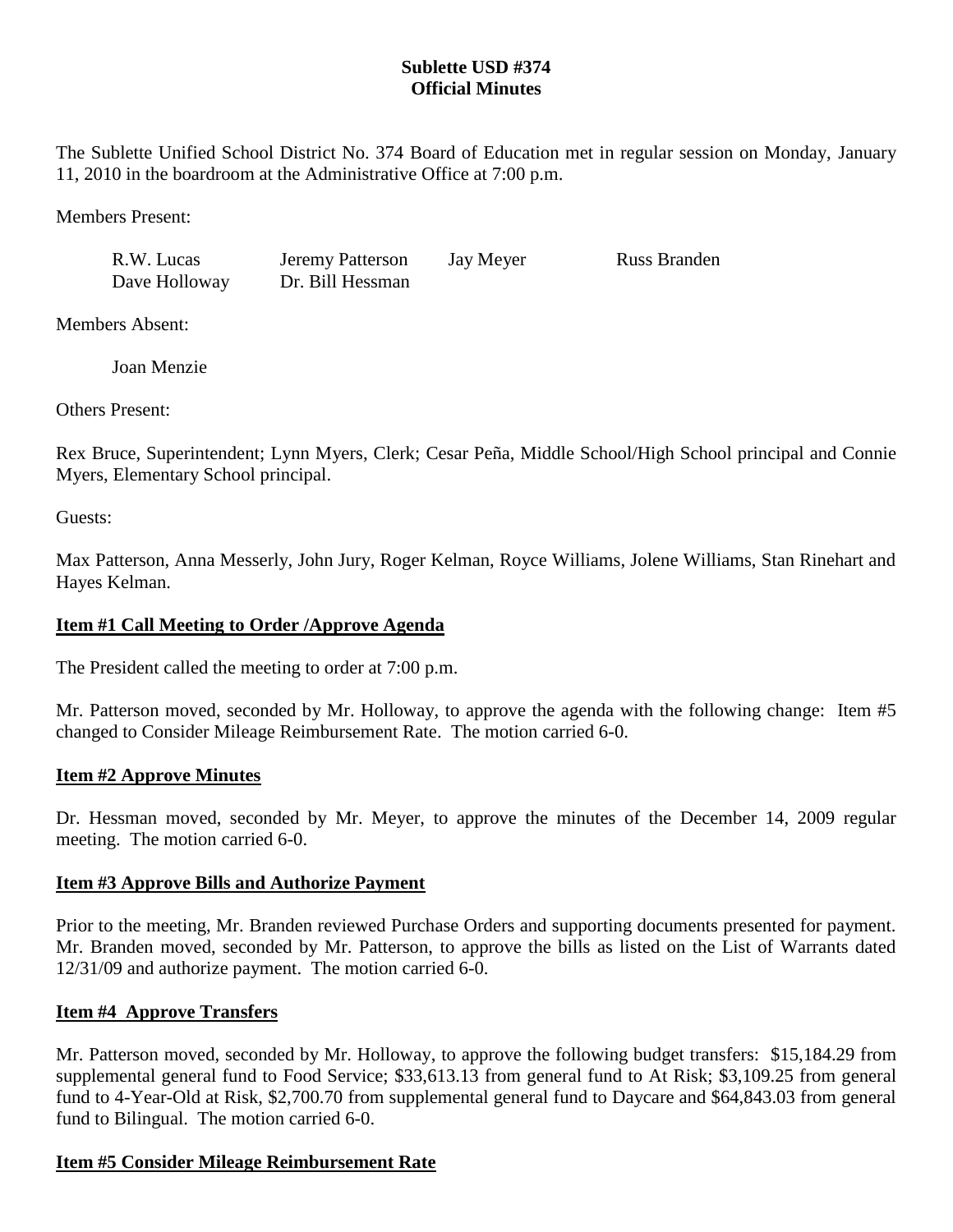Board Minutes Page 2 January 11, 2010

Mr. Branden moved, seconded by Mr. Holloway, to readjust the mileage reimbursement rate to follow the state mileage rate. The motion carried 6-0.

# **PUBLIC FORUM**

Mr. John Jury addressed the Board.

# **REPORTS**

Curriculum

No report, Mrs. Stevens was ill.

### Principals

Mrs. Myers reported that the enrollment at the Grade School was 260 on January 5, 2010 compared to 259 on count day September 14, 2009. She informed the Board that Carlotta Patterson was student teaching in  $1<sup>st</sup>$ Grade with Mrs. Simpson and Cristalyn Kirchoff was student teaching in Kindergarten with Mrs. Blackwood. Mrs. Myers invited the Board to the Assessment Recognition at the Grade School on Friday January 15 at 8:00 a.m.

Mr. Peña shared the mission statement the High School/ Middle School teachers developed on January 4, 2010 at their inservice. He also said they were considering changes to the schedule, adding an activity period and making speech and computer required courses.

## SWPRSC/HPEC

Mr. Meyer gave the SWPRSC report and Mr. Lucas gave the HPEC report.

#### Superintendent:

Mr. Bruce informed the Board that May 10, 2010 BOE Meeting date is the only date available for MS/HS Vocal and Band Concert. It was the consensus of the Board to start that meeting at 6:30 p.m. He also stated that the wind generator will be turned on tomorrow.

It was the consensus of the Board to add: Review Goals on the agenda for the February 8, 2010 Board Meeting.

## **Item #6 Executive Session Non-Elected Personnel**

Dr. Hessman moved, seconded by Mr. Meyer, to go into executive session to discuss non-elected personnel, in order to protect the privacy interest of an identifiable individual(s), to include Mr. Bruce in executive session, and to reconvene to open session in the boardroom at 7:45 p.m. The motion carried 6-0.

The Board reconvened to open session at 7:45 p.m.

Dr. Hessman moved, seconded by Mr. Meyer, to go into executive session to discuss non-elected personnel, in order to protect the privacy interest of an identifiable individual(s), to include Mr. Bruce in executive session, and to reconvene to open session in the boardroom at 7:55 p.m. The motion carried 6-0.